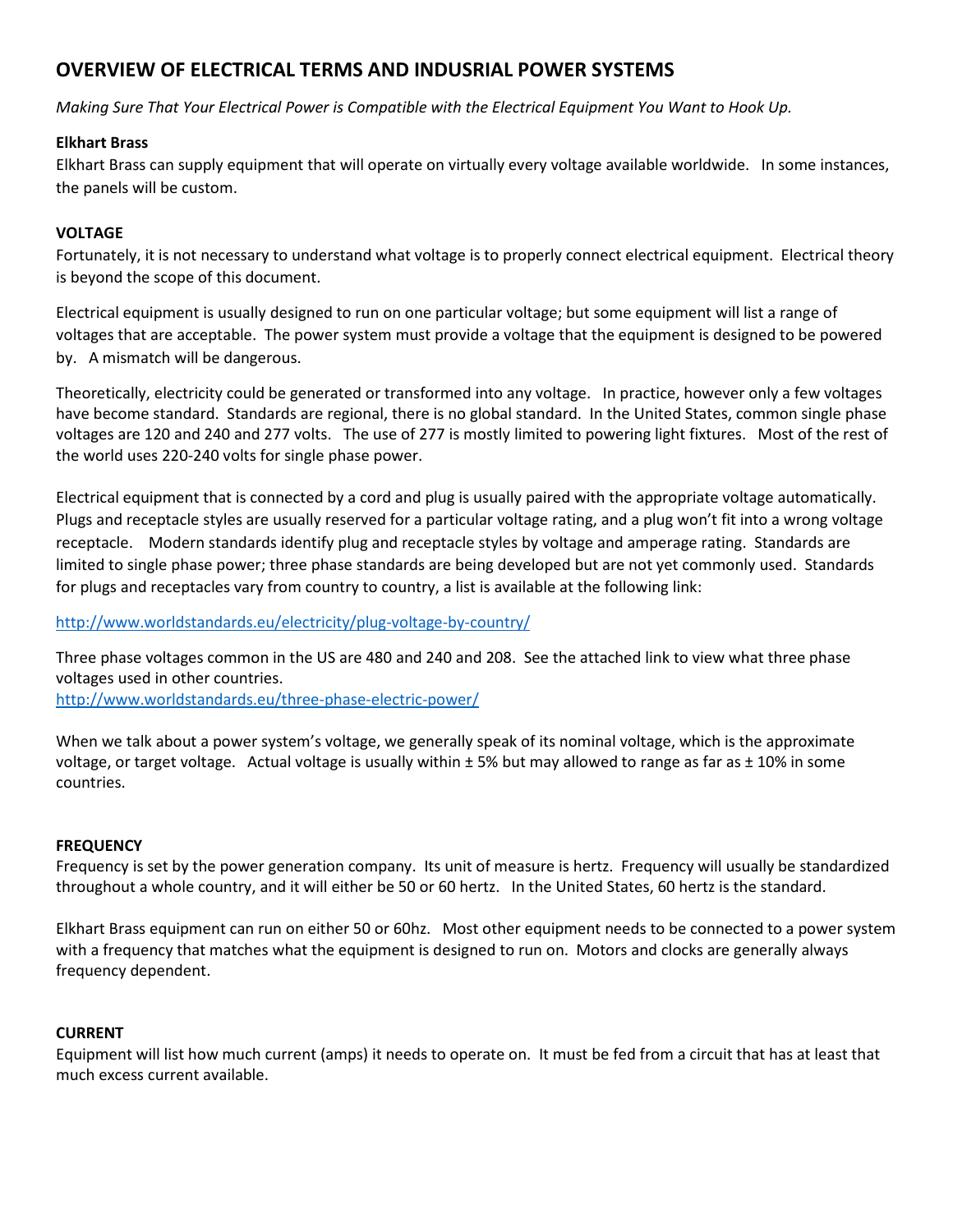#### **PHASES**

#### **Single Phase, Two Phase, & Three Phase Power**

Almost all electrical equipment made today is designed to run on either single phase power or three phase power. In the early 20<sup>th</sup> century, two phase power was in use. This was the predecessor to three phase power. Two phase power still exists today in the United States; but is only found in a few cities serviced by Niagara Falls, where two phase generators still operate. It can be made from 3 phase power with a transformer that is designed for that. It is still used in some parts of the world.

Three phase equipment can't run on single phase power, and single phase equipment can't run off of three phase power. However, single phase power can be drawn off of three phase systems and two phase systems, and then it can be used to power single phase equipment.

Three phase power is desirable because installation costs are less when larger equipment has to be powered up. That is what makes it popular in factories.

Residential power systems are single phase. Most factories also have single phase power available in addition to the three phase power, so that they can operate single phase equipment.

#### **GROUNDED WIRE AND GROUNDING WIRE**

The National Electrical Code has chosen these two similar sounding words to describe two totally different wires that exist in most electrical systems. Here is how they differ, and the synonyms used to describe them.

#### Grounding Wire:

A.K.A Equipment Grounding Conductor, Ground, PE, Protective Earth, Earth

This is the extra wire in a system that is connected to metal chassis of equipment, and to the system ground rod. It does not normally carry current; it serves as an emergency path to earth should a fault or short circuit occur. It facilitates the tripping of a fuse or circuit breaker. Almost all electrical systems have a grounding wire.

Grounded Wire:

A.K.A Neutral (though not always neutral).

This is a current carrying conductor that has been intentionally connected to earth at the main panel.

#### **COLOR CODES**

Color coding varies from country to country. In the United States, the color codes used are as follows:

Green or Green / Yellow or bare wire - Grounding Wire (mandatory)

White or Natural Grey – Any Grounded Conductor (mandatory)

Orange – High leg of a Delta High Leg System (mandatory)

L1 Brown, L2 Orange, L3 Yellow – 480 V 3 phase (optional)

L1 Black, L2 Red, L3 Blue – 240 V 3 Phase (optional)

L1 Brown, L2 Violet, L3 Yellow 480V 3 phase Wye Systems (alternative optional, not as common)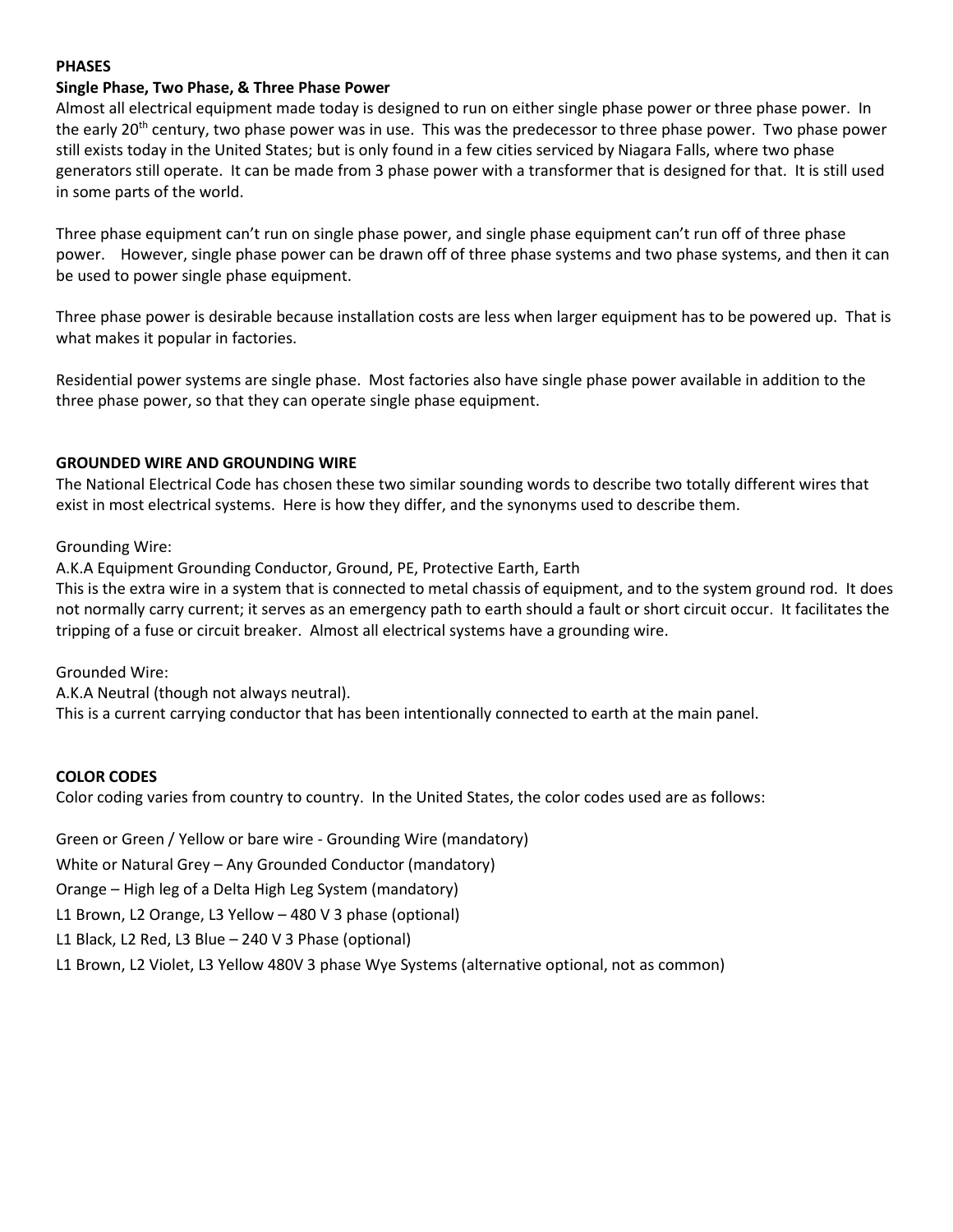#### **TRANSFORMERS**

Transformers change electricity's voltage. Voltage can be raised or lowered with a transformer.

The voltage going into a transformer is called its primary voltage. The voltage coming out is called the secondary voltage.



A simple single phase transformer would have two wires going in (primary wires) and two wires coming out (secondary wires). This example is a 480/120 step-down transformer. The term step-down means it lowers the voltage as opposed to a step-up transformer that would be used to raise voltage.



Residential transformers that feed a household usually look like this. The primary voltage is whatever is on the pole feeding the neighborhood. A center tap has been added at the midpoint of the secondary winding so that half the secondary voltage can be drawn off. By connecting to L1 and N or to L2 and N you get 120V. If you want 240V, connect to L1 and L2.



Three single phase transformers can be connected together to form a three-phase system. As a group, they raise or lower the nominal voltage of the three phase system. In this example, the primary windings are connected in a delta  $(\Delta)$  arrangement, and the secondary wires are connected in a wye (Y). This configuration is referred to as Delta Wye (Δ-Y). Other possible configurations are (Δ-Δ), (Y-Δ), (Y-Y).

The delta Wye three phase bank shown above, can also be symbolized like this. This is the more common schematic representation as it is more graphical. The primary is on top, the secondary is on the bottom.

Three phase transformers also exist. They may be three single phase transformers housed in the same enclosure, or they may be wound on a common core. Regardless, the symbol is the same if we are describing a three-phase transformer, or three single phase transformers in a bank.

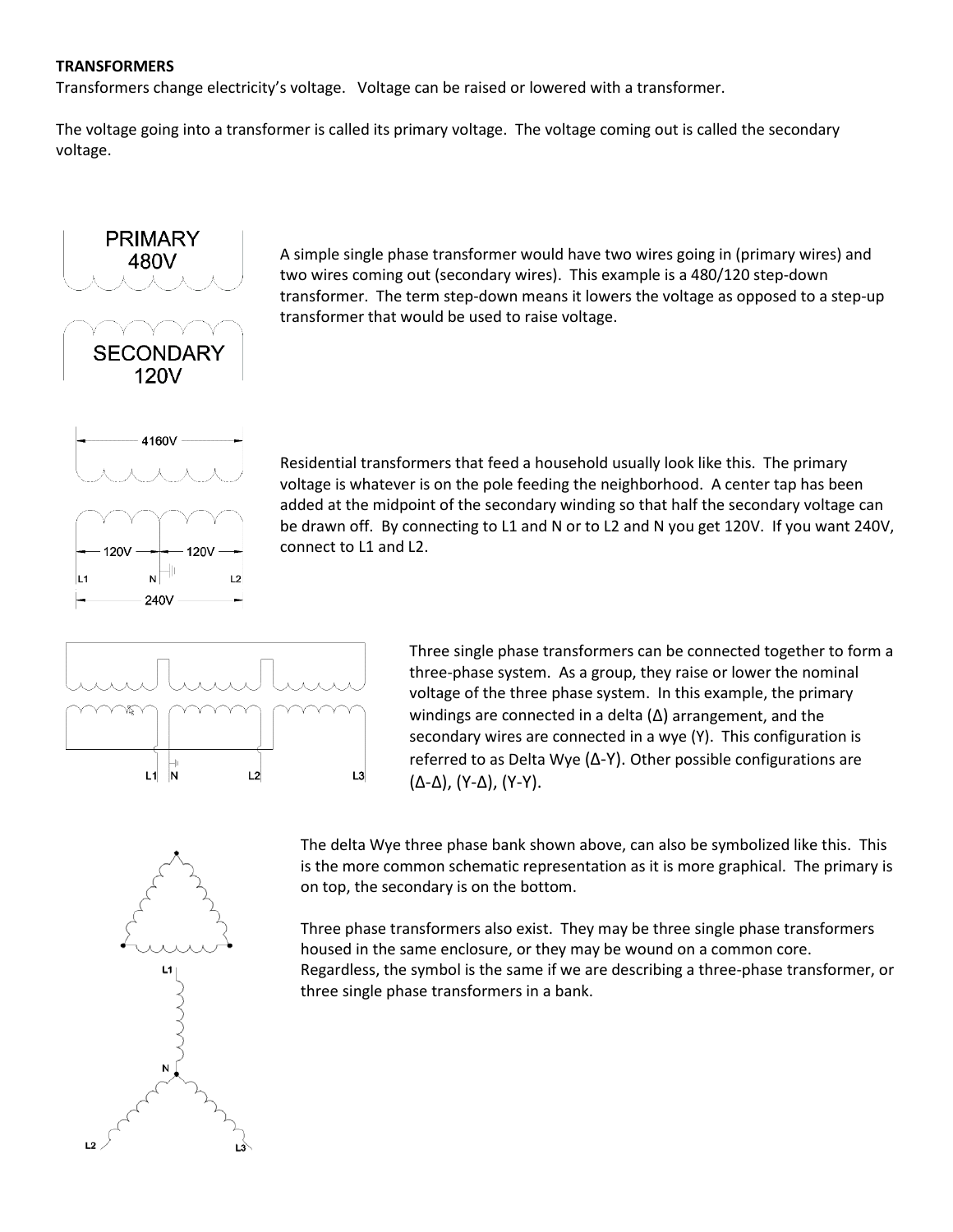#### **TRANSFORMER SENCODARY CONFIGURATIONS**

From here on out, the discussions will focus on the transformer secondary connections only, and will ignore the primary. Examples shown use voltages commonly found in the United States. Transformers in other countries are wired with the same architecture, but they will be wired for the voltages that are used locally.

# **3 Wire Delta**



The simplest three phase power system is achieved using the 3 wire delta, which as its name implies has three phase conductors. Three phase power is available by connecting to all three of the phase conductors, L1, L2, & L3. In this example, that would provide 480V 3  $\Phi$  ( $\Phi$  symbolizes number of phases).

Single phase 480V is also available by connecting to any two-phase conductors, L1 & L2, or L2 & L3, or L1 & L3.

This delta shown would also commonly be found as a 240V transformer in the US. In other parts of the world, there are lots of different voltages used, up to and including 600V.

Even though these are referred to as 3 wire systems, there is a fourth wire which is the ground wire. The ground wire has several synonymous names; protective earth, PE, or grounding wire, or equipment grounding wire. Typically, the ground wire is ignored when discussing any power system. As virtually all power systems use a ground wire, it is assumed that everyone knows it is there and it need not be mentioned.

# **Corner Grounded Delta**



A variation on the normal delta system is the corner grounded delta, where one phase is intentionally tied to ground. While far less common than the one above, it is still relatively popular. The grounded phase conductor should be color coded white, or natural grey. In the U.S. the grounded leg is marked white to indicate that it is grounded, not to indicate that it is neutral.

#### **Open Delta**



The open delta is also known as a V connection. This is a delta with one of the transformers missing. This is not a practical arrangement, but it may be used temporarily when one transformer fails. The same voltages are available, but the power is reduced by 57.7% of the original power.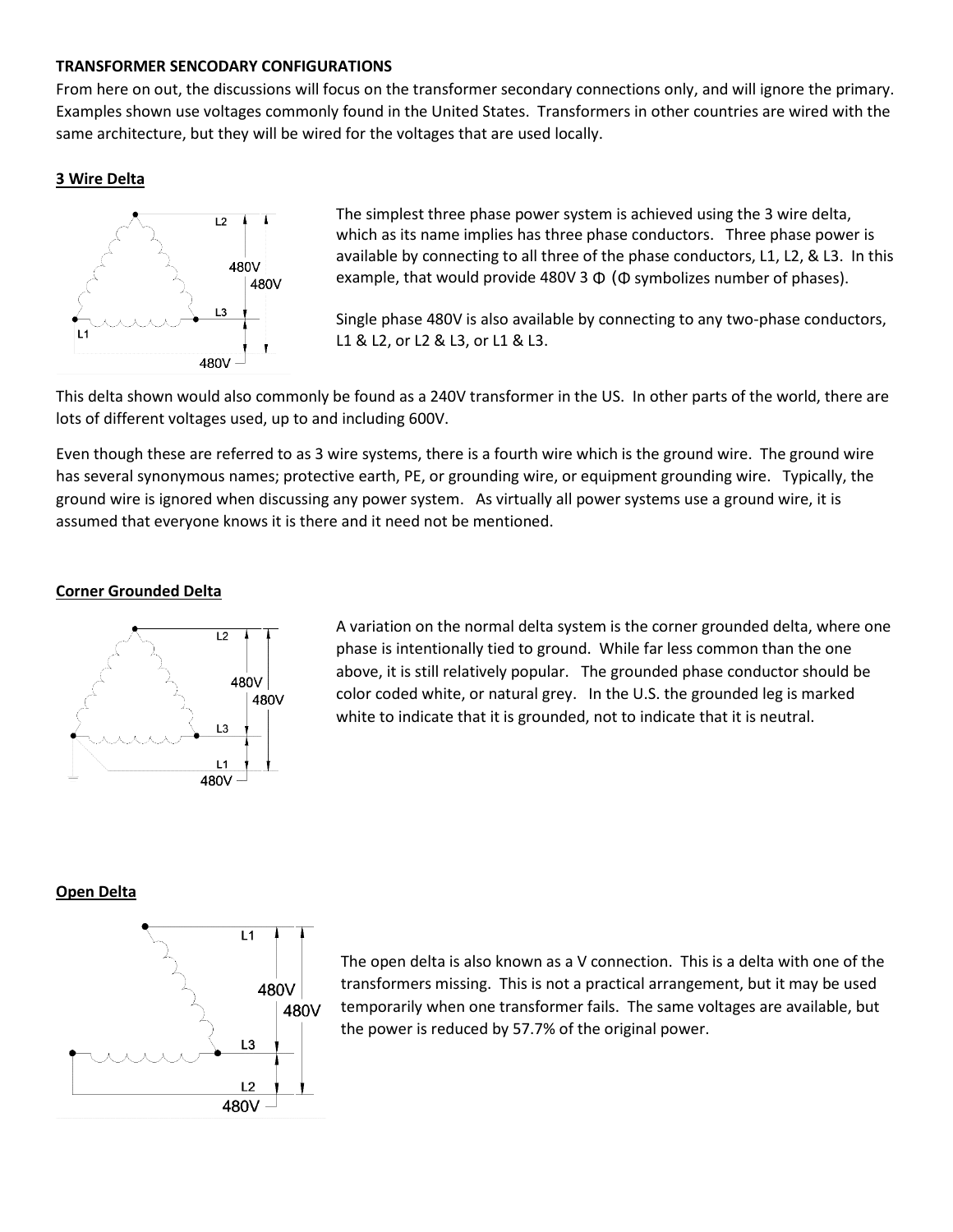**Wild Leg Delta** 



**3 Phase, 4 Wire, Wye System**

Another variation is the 4 Wire High Leg or Wild Leg Delta. The one shown produces 240V 3 Φ, 240V single Φ, and 120V single Φ. It is also common to find this style transformer producing 480V 3 Φ, 480V single Φ, and 240V single Φ.

The wild leg is L2. It must be color coded orange, though it is referred to as the red leg. In the 240V transformer, the wild leg voltage is 208V measured between L2 & N. In a 480V transformer, the wild leg voltage is 415V. In practice, the wild leg is only used when drawing 3 phase power (240V or 480V). It is not used to draw 208V or 415V.

The transformer with the center tap is often larger than the other two compensate for the additional single phase load.



Wye wound secondaries have three phase connections, plus a center tapped neutral. The neutral wire is optional and may be omitted in some systems. Three phase power (208V in this example) is drawn by connecting to all three phase conductors, L1, L2, & L3. Single phase 208V is available by connecting two wires to any of the three phase conductors, L1 & L2 or L2 & L3, or L1 and L3. There is an additional voltage available on a Wye transformer when connecting between any phase conductor and the neutral conductor. That voltage is the 3 phase voltage divided by the square root of 3 (1.732). In this example, the line to neutral voltage is 120V. In any wye transformer, this voltage ratios, line to neutral vs line to line, remain the same. Notice in the chart below, all the lower voltages can be found by dividing the higher voltage by 1.732. See illustration on next page.

Wye transformers are used worldwide to produce the following voltages:

# 480Y/277 | 208Y/120 | United States

950Y/550 | 690Y/400 | 660Y/380 | 600Y/347 | 575Y/330 | 500Y290 | 460Y/266 | 440Y/254 | Other Countries 416Y/240 | 400Y/230 | 380Y/220 | 260Y/150 | 220Y/127 | 200Y/115 | 190Y/110| Other Countries

# **3 Phase, 3 Wire Wye**



The wye transformer is occasionally wired with only three wires. In this situation, the designer has no use for the other voltage, so the center tap is unused. In this configuration, common voltages would be 240V and 480V in the US.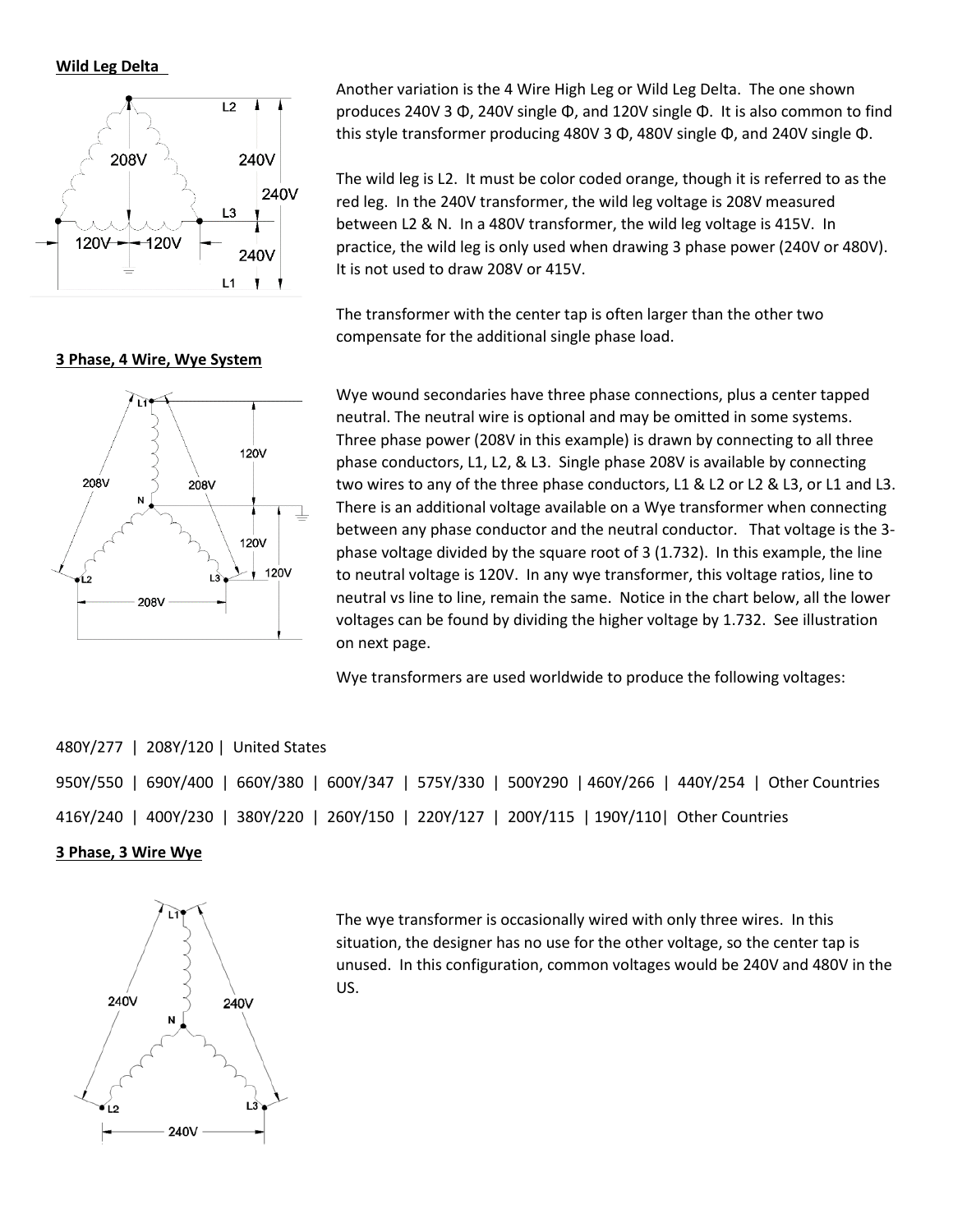

WYE TRANSFORMERS PROVIDE TWO SINGLE PHASE VOLTAGES (AAA & BBB), AND ONE THREE PHASE VOLTAGE (AAA).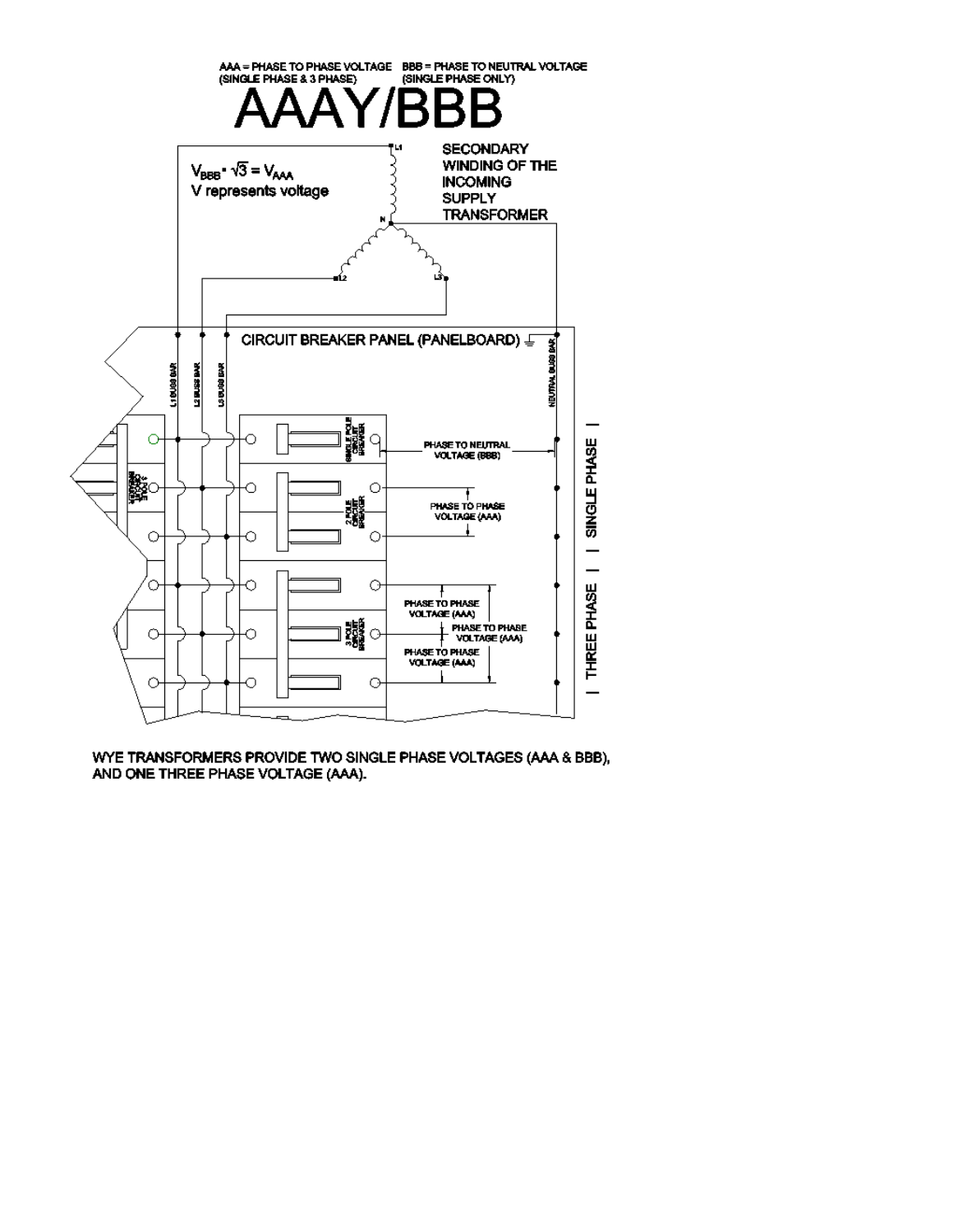# **CIRCUIT BREAKERS**

Electrical devices are not typically connected to a transformer. They are usually connected to a circuit breaker that is inside a circuit breaker panel, also known as a panelboard. The transformer is connected to and feeds power to the panelboard.

Breaker selection is complicated. Values such as amperage, interrupting rating, style, and trip adjustments are way beyond the scope of this article. They are best left to a competent engineer.

Breakers come in three configurations, 1 pole, 2 pole, and 3 pole. 3 pole breakers are used to power 3 phase equipment. 2 pole and 1 pole breakers power single phase devices. Usually, breakers can be installed anywhere inside the panel where they will fit. There are exceptions, however.

A panel board will be laid out so that breakers in different positions are powered by different phases. In the examples to follow, L1 is the black phase. Single pole breakers installed in rows 1, 4, & 7 are connected to L1. Single pole breakers installed in rows 2, 5, & 8 are connected to L2 (red or orange). Single pole breakers installed in rows 3, 6, & 9 are connected to L3 (blue).

The geometry of the panel allows installation of 1, 2, or 3 pole breakers. 3 pole breakers will always be connected to all three phases regardless of their location, though the order may be L1, L2, L3 or L2, L3, L1 or L3, L1, L2. If the order is not correct for the device, it can be transposed at the device end.

2 pole breakers can be installed anywhere 2 adjacent slots are vacant. A two-pole breaker will connect to two of the three phases, and will provide line to line voltage, which is single phase power.

1 pole breakers provide line to neutral voltage, which is also single phase power. They can be installed anywhere there is a single slot available. EXCEPTION – WILD LEG SYSTEMS ONLY: 1 pole breakers should not be installed on the wild leg (orange) of a wild leg or high leg system. This is because the voltage to neutral is higher on this phase than the other two. For a 240V system, the wild leg voltage is 208. This would be very damaging to a 120V device. For a 480V system, the wild leg voltage is 415V, also damaging if connected to a 240V device.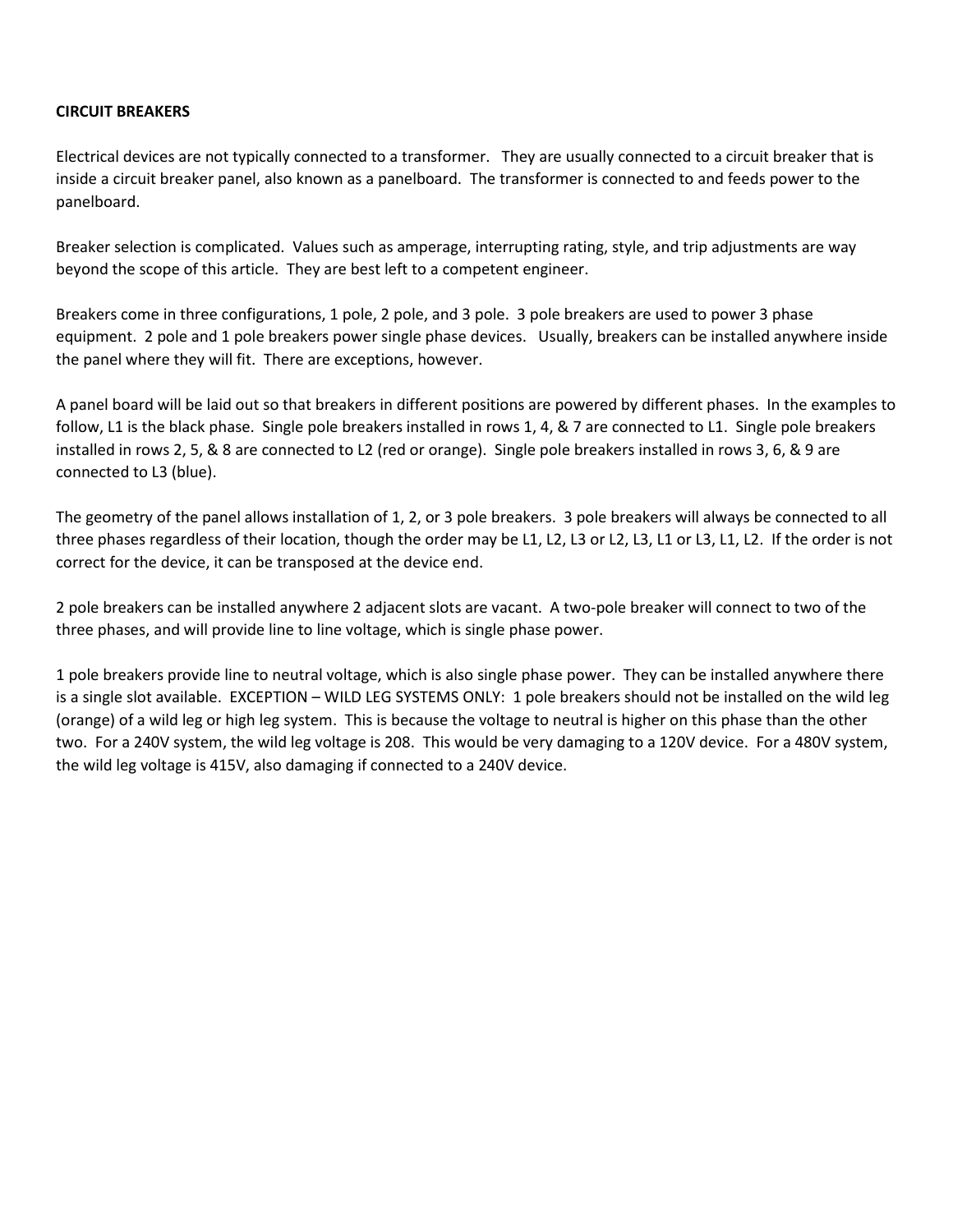#### **CONNECTION EXAMPLES**



If this were a 480Y/277

1 pole breakers would provide 277V, 1 Φ

2 Pole breakers would provide 480V, 1 Φ

3 pole breakers would provide 480V, 3 Φ

A 3 wire 480Y wye transformer would not have the neutral conductor. The neutral buss would probably still be in the circuit breaker panel, but it would be unused. Three phase, and single phase line to line voltages would still be available. Line to neutral would not exist, therefore single pole breakers would not be used.

2 Pole breakers would provide 480V, 1 Φ 3 pole breakers would provide 480V, 3 Φ